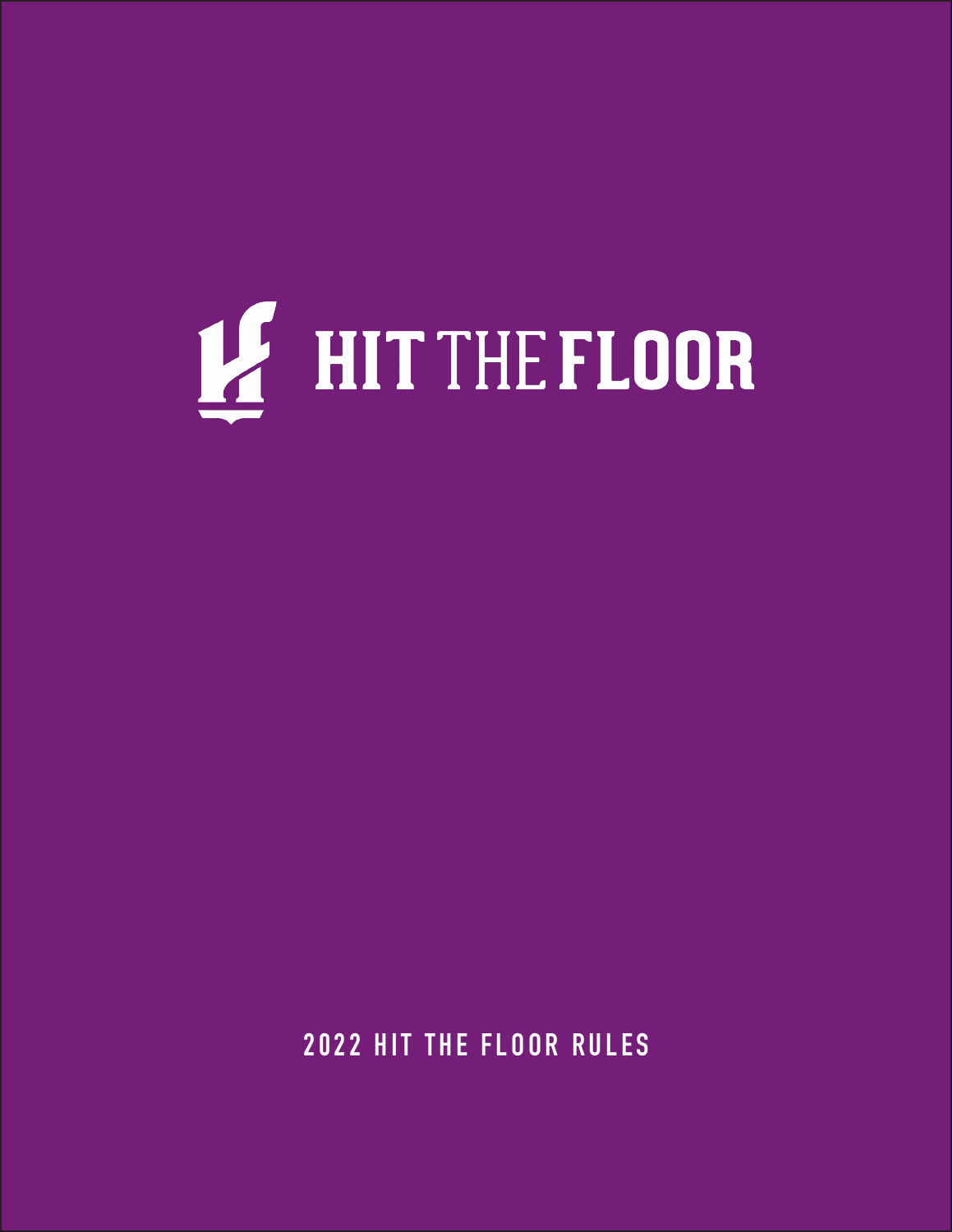# **2022 RULES**



All participants, studio directors, and choreographers must follow the HTF rules in order to be admitted in the competition. Any routine failing to abide by the rules will be issued as part of one or many penalties.

For any questions regarding this document, please contact us at **info@hitthefloor.ca** 

Classification

1.1 All HTF participants/dancers must register with the appropriate classification.

1.1.1 The organization may proceed to random age verifications during the events.

1.2 After January 15th, all changes made to your registration causing a modification in the classification of the routine will lead to a \$25 fee (per occurrence).

1.3 From the beginning of the competitions, any routine that is not classified in the correct category (style, level, age or type of routine) will have its score compared, internally, to the appropriate category. The routine cannot be selected as Hit of the Day and will not be mentioned during the award ceremony. The dancers will receive their results and judge's comments and will be eligible for Overall scholarships. Trophies/medals/ribbons can be claimed at the Director's Table. This will not affect the original category ranking.

1.4 HTF reserves the right to combine age divisions and group categories following competition entries.

Length of performance

2.1 Music and/or performance should not last more than 5 seconds after the alloted duration.

# **Time limits per category:**

- » Solo (1 dancer) | 3 minutes
- » Duo/Trio (2 to 3 dancers) | 3 minutes
- » Small Group (4 to 9 dancers) | 4 minutes
- » Large Group (10 to 15 dancers) | 4 minutes
- » Production (16 dancers and more) | 8 minutes

2.2 If the music and/or the performance exceeds over 1 minute the duration allowed, HTF will stop the music.

2.3 There is no minimum duration for the music/performance.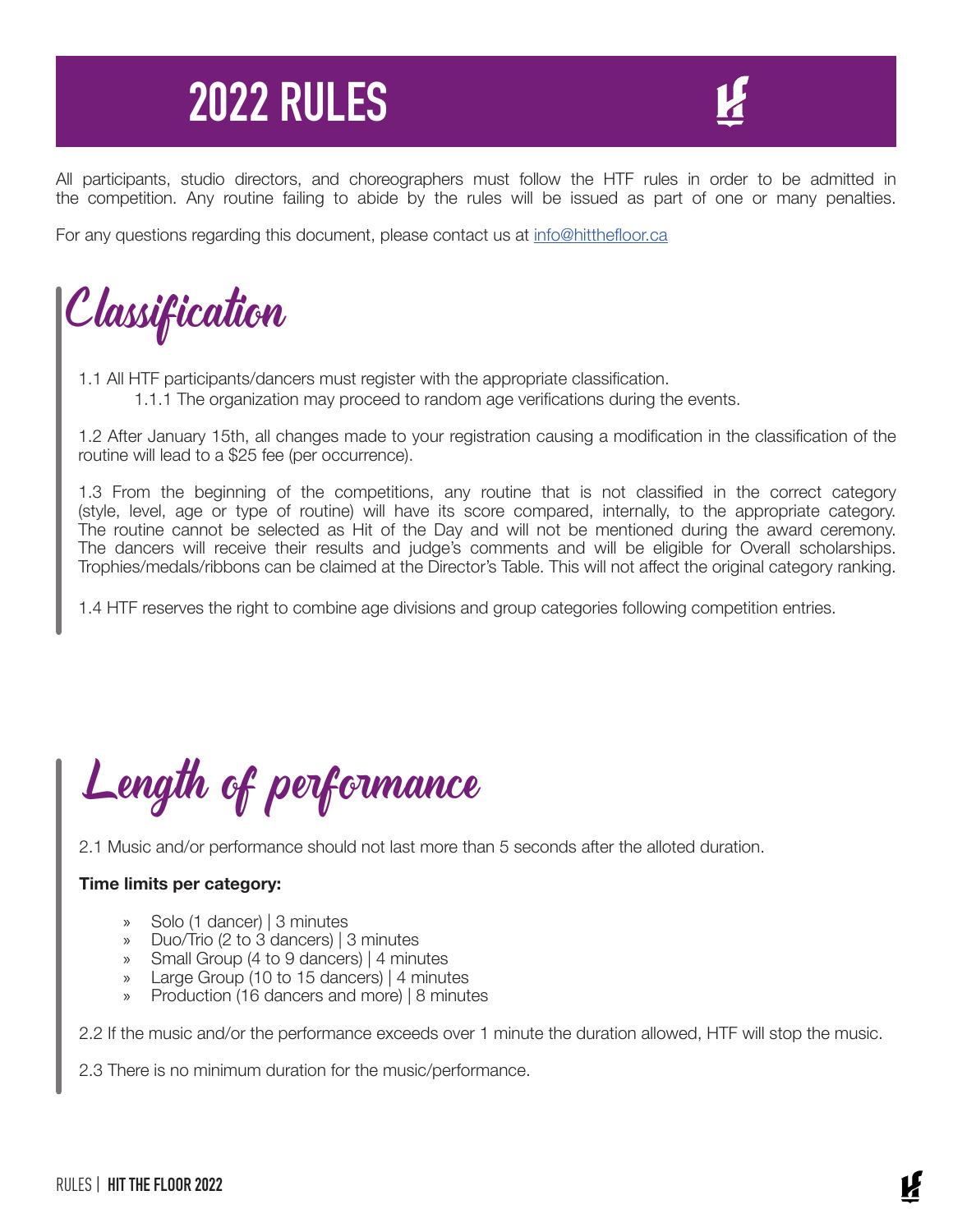

3.1 Please upload your music to your school's online account, in the Music tab, before the following dates:

- » Gatineau | March 14th, at 5pm
- » St-Hyacinthe | April 4th, at 5pm
- » Lévis | May 16th, at 5pm

3.2 Any music that is not downloaded bwfore the deadline will incur a \$25 fee per routine. The fees must be paid before the routine passes during the competition.

3.3 We ask you to keep a USB key containing all the musics of your school in your possession at the event.

3.4 HTF does not accept any requests regarding the volume of the music.

3.5 Music must not contain inappropriate, lewd or offensive language.

Inappropriate, obscene or offensive language refers to any blasphemous, derogatory, denigrating vocabulary and/or targeting a specific person or group of people.

Accessories and costumes

4.1 Accessories that do not leave a residue onstage are tolerated. 4.1.1 No oils, paints, makeup or other products will be tolerated on the performance area.

4.2 HTF reserves the right to consider inappropriate clothing that is too short and/or too tight, especially if there is overexposure of certain body areas. The costume should be appropriate for the age of the dancer.

4.3 HTF is not responsible for any losses or damage made to any accessories or costumes.

4.4 The time limit to prepare and pick up your sets and accessories is 2 minutes from the moment you start to install props and sets on stage or that the routine is over.

# Call Time

5.1 All dancers must be present at the convention centre 2 hours before their performance (note that doors will open only one hour before the start of the competition each day). Numbers scheduled at the beginning of the day should be present one hour prior to their performance.

5.2 Dancers must show up (backstage entrance) 5 numbers before their performance.

5.3 Dancers must be ready backstage at the end of the previous number on the schedule.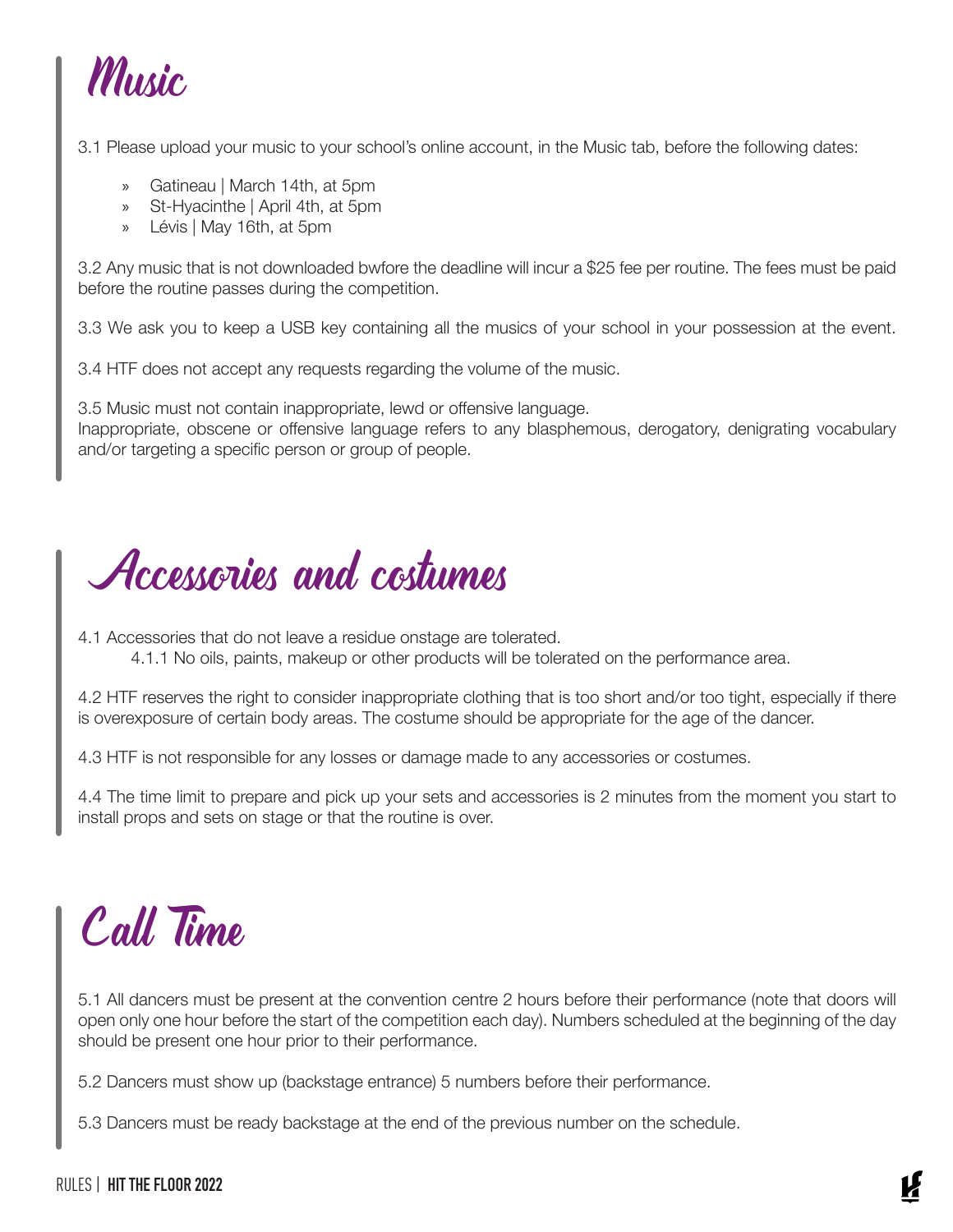Performance

6.1 Elements deemed offensive, violent and/or inappropriate will not be tolerated. **Offensive elements:** movement, costume and/or concept deemed inappropriate for the general public.

6.2 A dancer who was not registered in the registration form cannot compete.

6.3 If an incident affects a dancer's performance, the dancer will have the possibility of redoing his or her routine from the start. This will occur only if HTF accepts it. In the event of an incident that is beyond the dancer's control, there is no deduction.

6.4 The minimum dimensions of the stage are 44 feet wide x 30 feet deep.

Eligibility

7.1 If a teacher of a **Competitive or Elite routine** and/or a professional dancer is registered to compete in a routine, it must be in one of the following categories :

For Solos/Duos and Trios, the routine must be in the "**Elite**" category.

For Groups and Productions, the routine must be in one of the following categories:

- » **Competitive**: if 75% of the group has less than 6 years of training.
- » **Elite**: if 75% of the group has 6 years or more of training.

7.2 For **Solos**, a dancer cannot perform more than one routine in the same category.

**Duos and Trios** cannot have a routine in the same category where there are more than 50% of dancers who are part of another routine in the same category.

**Groups and Productions** cannot have a routine in the same category where there are more than 85% of dancers who are part of another routine in the same category.

7.3 Each number may only be presented once during the competition.

7.4 Each dancer may only present 3 solos during the competition, unless authorized by the organization.

Judges

8.1 Judges

Hit The Floor assures that the selected judges:

- » Receive a three-hour training with a certified employee of the Hit the Floor organization;
- » Are assigned to the appropriate division according to their field of expertise;
- » Do not know which dance schools are associated with each routine;
- » Are not choreographers of one of the competition's routines;
- » Do not receive recurring remuneration from a participating dance school.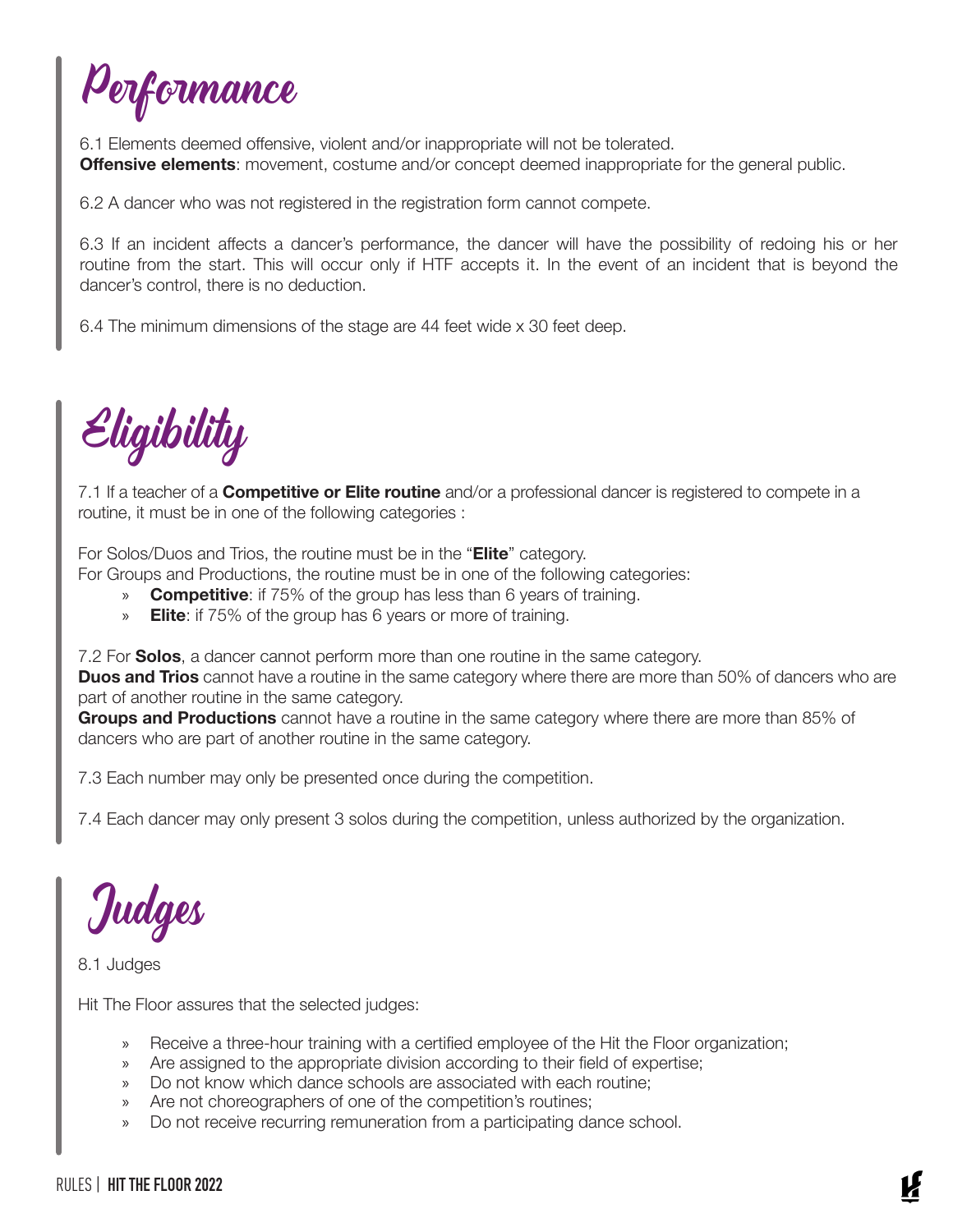

9.1 Two panels of judges will be formed, each composed of judges specialized in their own division.

# **DIVISION 1**

Styles (2)

Choreo // Foundation

**DIVISION 2** Styles (7)

Ballet/Pointe // Jazz // Contemporary // Lyrical // Tap // Acro // Open

**Number of acrobatics permitted per style** *Please consult the Classification grid for a definition of acrobatics.*

**Ballet/Pointe** | No acrobatics permitted **Jazz, Contemporary, Lyrical, Tap, Open** | 3 acrobatics maximum **Acro** | 5 acrobatics minimum **Foundation, Choreo** | Unlimited number of acrobatics

9.2 In a Jazz, Contemporary, Lyrical or Open routine, **if 4 acrobatics** are executed, a 3-point deduction will be applied to the final score. **For 5 acrobatics and more**, an incorrect classification will be applied. (see 1.3)

9.3 In a Acro routine, **if less than 5 acrobatics** are executed, an incorrect classification will be applied (see 1.3)

Evaluation criteria - Competition

10.1 Evaluation criteria - Competition

# **Technique (45%):**

- 1. Musicality
- 2. Synchronism, timing
- 3. Execution / control
- 4. The authenticity of the dance style

# **Performance (35%):**

- 1. Showmanship (intensity, confidence, presence, team spirit)
- 2. Entertainment

# **Choreography (20%):**

- 1. Use of the stage
- 2. Formations
- 3. Levels
- 4. Creativity (movement, music, transitions)
- 5. Artistic approach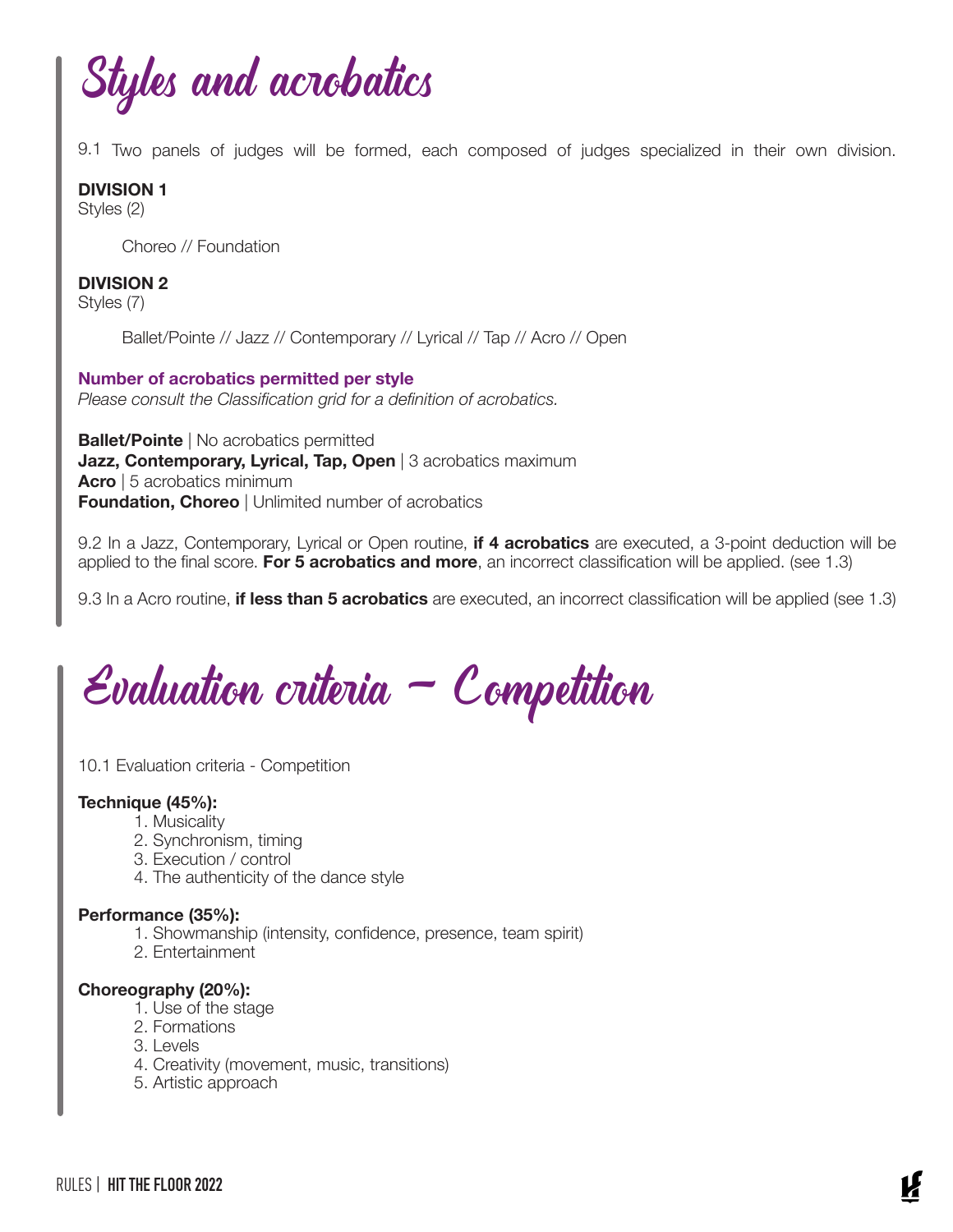10.2 The judges' decision is final. You will receive a copy of each evaluation and commentary from the judges in your studio's file.

10.3 In the event of a tie, the highest Technique score will be advantaged. In the event that the technical score is also equal, the highest performance score will be advantaged.

Selection of the Top Picks

11.1 For each competition block, there will be a minimum of 4 Hits of the Day that are chosen as numbers that stood out from the performances in a competition segment.

11.2 Hits of the Day will have the chance to be selected within the 8 top picks participating in the All-Stars Showcase.

11.3 The announcement of the Top Picks will be done during the last award ceremony before the Showcase. The selection is made according to the general appreciation of the judges and not according to the results obtained during the competitions.

11.4 The favourite numbers selected for the All-Stars Showcase must present the same routine than the one presented in the competition.

11.5 Solos, duos and trios, as well as all numbers that are Novice and Pre-Competitive levels, are not eligible to be selected within the 8 top picks, but can receive a Hit of the Day.

Defending Champions

12.1 The Defending Champion must present a number of at least 50% of the same dancers in the following year to defend their title during the All-Stars Showcase. They must register for the competition and be evaluated by the judges.

12.2 The 2022 Hit The Floor Gatineau and St-Hyacinthe Showcases Champions will receive an assured participation to the 2022 Hit The Floor Lévis Showcase. However, they will have to register and perform in the competition in their respective category. The group must be constitued of at least 80% of the same dancers and the same music must be used.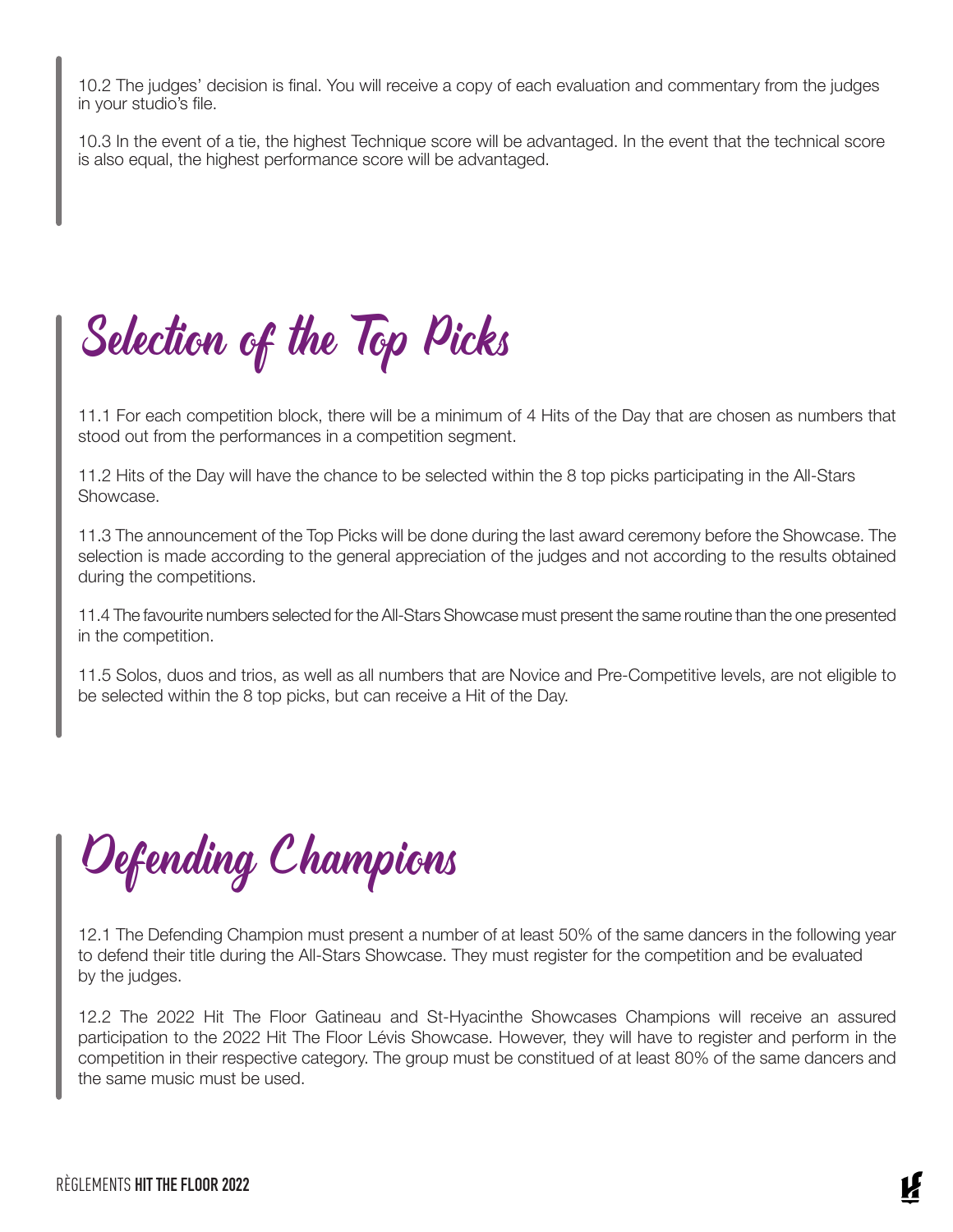

13.1 Evaluation criteria - Showcase

## **Performance (40%):**

- 1. Showmanship (intensity, confidence, presence, team spirit)
- 2. Entertainment

## **Technique (35%):**

- 1. Musicality
- 2. Synchronism, timing
- 3. Execution / control
- 4. The authenticity of the dance style

# **Choreography (25%):**

- 1. Use of the stage
- 2. Formations
- 3. Levels
- 4. Creativity (movement, music, transitions)
- 5. Artistic approach

13.2 All the judges of the competition will reevaluate the favourite routines according to the following criterias. The percentages allocated for Technique and Performance are not the same as during the competition.

Participant Policy

14.1 Every participant, school director, dancer, choreographer or spectator must have a responsible behaviour and must speak with courtesy during the Hit The Floor events. Impoliteness, lack of respect and good manners, lack of courtesy, physical and psychological harassment will not be tolerated under any circumstances. Anyone who does not respect this rule may be evicted from the event site.

14.2 For any situation involving a dancer or a parent, the organization reserves the right to communicate only with the school directors.

14.3 Registrations fees are not refundable.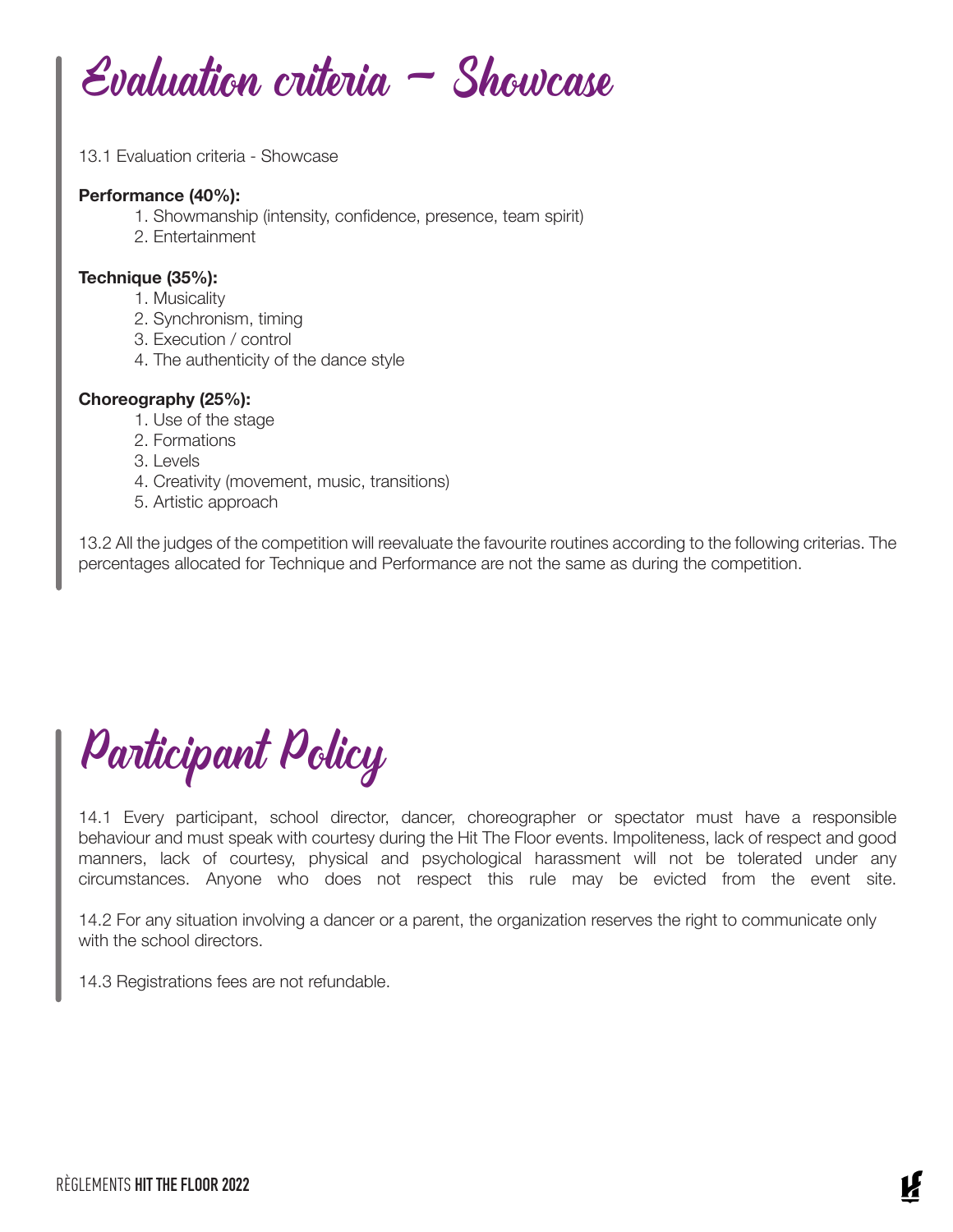Penalties and Deductions

15.1 All decisions regarding deductions and penalties are final.

15.1.1 The head of judges for the competition will coordinate the judges' duties and is responsible for deductions.

- 15.2 There is no limit of points that may be deducted for one routine.
- 15.3 All points are deducted from the total score, out of 100.

# **LIST OF DEDUCTIONS (OUT OF 100)**

# **CLASSIFICATION**

Dancer who doesn't have the age registered in the registration folder / per occurrence | 2

# **TIME LIMIT**

Music and/or performance lasting more than 5 seconds after the allotted duration | 2

# **MUSIC**

Track containing inappropriate lyrics | 3

# **ACCESSORIES AND COSTUMES**

Use of accessories that leave residue onstage after a quick clean-up | 2 Costume judged inappropriated | 3 Time of preparation and set up of accessories and sets exceeds the 2 minutes limit | 2

# **ACROBATICS**

Routine with one (1) more acrobatics than allowed in the presented style | 3

# **CALL TIME** Dancers who are not ready backstage at the end of the previous number on the schedule  $\vert 3 \rangle$

# **PERFORMANCE**

Movement judged as offensive, violent and/or inappropriate | 3 Any dancer not registered in the presented routine / per occurrence | 3 Retake of a routine due to an incident for which the dancer or studio would be responsable | 3 \*Must be approved by the HTF Team

# **SHOWCASE** (DEDUCTION WILL ONLY APPLY DURING THE SHOWCASE)

The Defending Champions presents a number containing less than 50% of the same dancers than the previous year | 2

# **Hit The Floor is committed to provide a fair evaluation.**